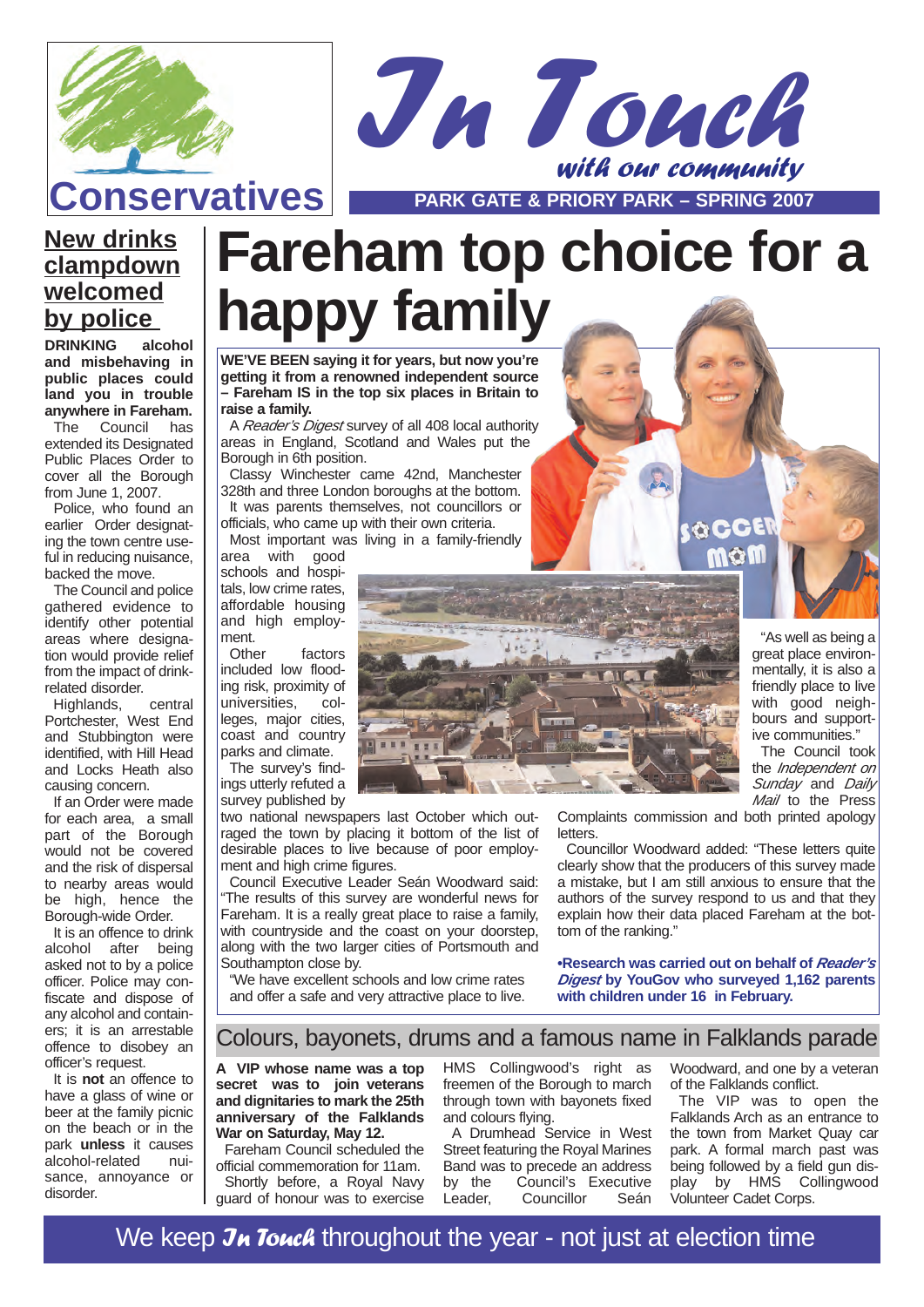

## **WARD NEWS BRIEFS**

#### **Garden party**

Sarisbury and Park Gate Conservatives will hold their annual garden party on Sunday June 10 at 3pm in Swanwick. Anyone interested in

attending this popular family event should contact the chairman, Susan Bayford, on 01489-880740.

#### **School festival**

Brookfield School, in conjunction with<br>Fareham Council's Fareham Council's<br>Community Safety Community Partnership, Locks Heath Centre management, the police and local churches, is holding a festival for the community on July 14 from 11am to 4pm at the Lockswood Centre.

Live music will be provided by pupils, and skate boarding, vintage cars, clowns, stalls will be among the attractions.

Focus of the event will be to promote a positive image of young people in our community.

#### **Let's clean**

Many areas, especially under hedges and shrubbery, don't get cleared very often so some residents have suggested a tidy-up.

Black sacks etc will be provided and the Council will collect at midday. Meet Sunday May 13 at 10.30am Priory Park Community Centre car park.

#### **We can help**

If any resident requires advice or support for or against a planning application, please let your ward councillors know so that we can help.

# **New Fareham policing set-up aims for safer communities**

**SINCE the beginning of the year there have been significant changes in the way in which the Fareham area has been policed.** 

The officers who provide an initial response to incidents are based at Park Gate Police Station, writes Councillor Marian Ellerton.

These officers are known as Targeted Patrol Teams and they provide an initial response to incidents 24 hours a day.

Community Beat Officers have been replaced with what is now called Safer Neighbourhood Teams (SNT).

Each of the five areas in the Borough has an assigned team, consisting of a sergeant, several constables and the new community support officers.

CSOs will patrol their areas by cycle or on foot and deal with matters that affect the lives of the residents in that area, such as youth nuisance, damage and anti-social behaviour.

SNT officers can be contacted via mobile phone for non emergency matters.

This number is for issues such as passing on information, advising officers of non urgent matters on their beat and general communication



involving their beat area.

If there is an officer on duty the phone will be answered; if not, the public should ring 0845 045 45 45 or in an emergency 999.

The Park Gate West team covering Locks Heath, Park Gate, Titchfield Common, Warsash, Sarisbury, Whiteley includes (top l to r) Sgt Dave Spacey, Pc David Coleman, Pc Geoff Tarvin; (front l to r) Pc Jackie Wild and PCSO Emma Barlow.

## **Segensworth traffic plan to ease jams**

**MAJOR changes are** for the **Segensworth round**about **should reduce the queues, especially at peak times.** 

It should also improve access to the industrial estates.The proposals include:

•Extra traffic lane on the A27/M27 link road approach

•Extra traffic lane added to the roundabout carriageway •Widening by the A27

Park gate entry to the roundabout

•Gyratory system with one way into Barnes Wallis Road from the roundabout and one way up Segensworth Road on to the round-<br>about requiring requiring<br>Lane Witherbed between Barnes Wallis<br>and Segensworth Segensworth roads being reopened •Improved street lighting

Work should last five to six months and is hoped to start around mid-year. There will be off-peak disruption.

## **Vandals forced to clean their graffiti**

**OFFENDERS on Community Service will be brought in to help clean up a spate of graffiti in the Park Gate area.**

With the agreement of the Probation Service, they will be made to clean up fences, walls and street furniture.

It is hoped that graffiti on Council property will be cleaned within two weeks, but if the material is offensive

it will be cleared within 48 hours.

Graffiti on private property will be cleared free of charge, subject to the householder signing a disclaimer, generally within the same time frames.

Walls requiring special treatment may take longer as a specialist contractor will have to be employed. Business property will be charged.

A major area of Priory Park has recently been cleaned; unfortunately some walls and fences have again been targeted.

Residents are asked to advise the Council 01329 236100 of any offenders identified.

For further information contact Councillor Brian Bayford.





**Disgrace:** The culprits will have to clean up their mindless daubings around the ward.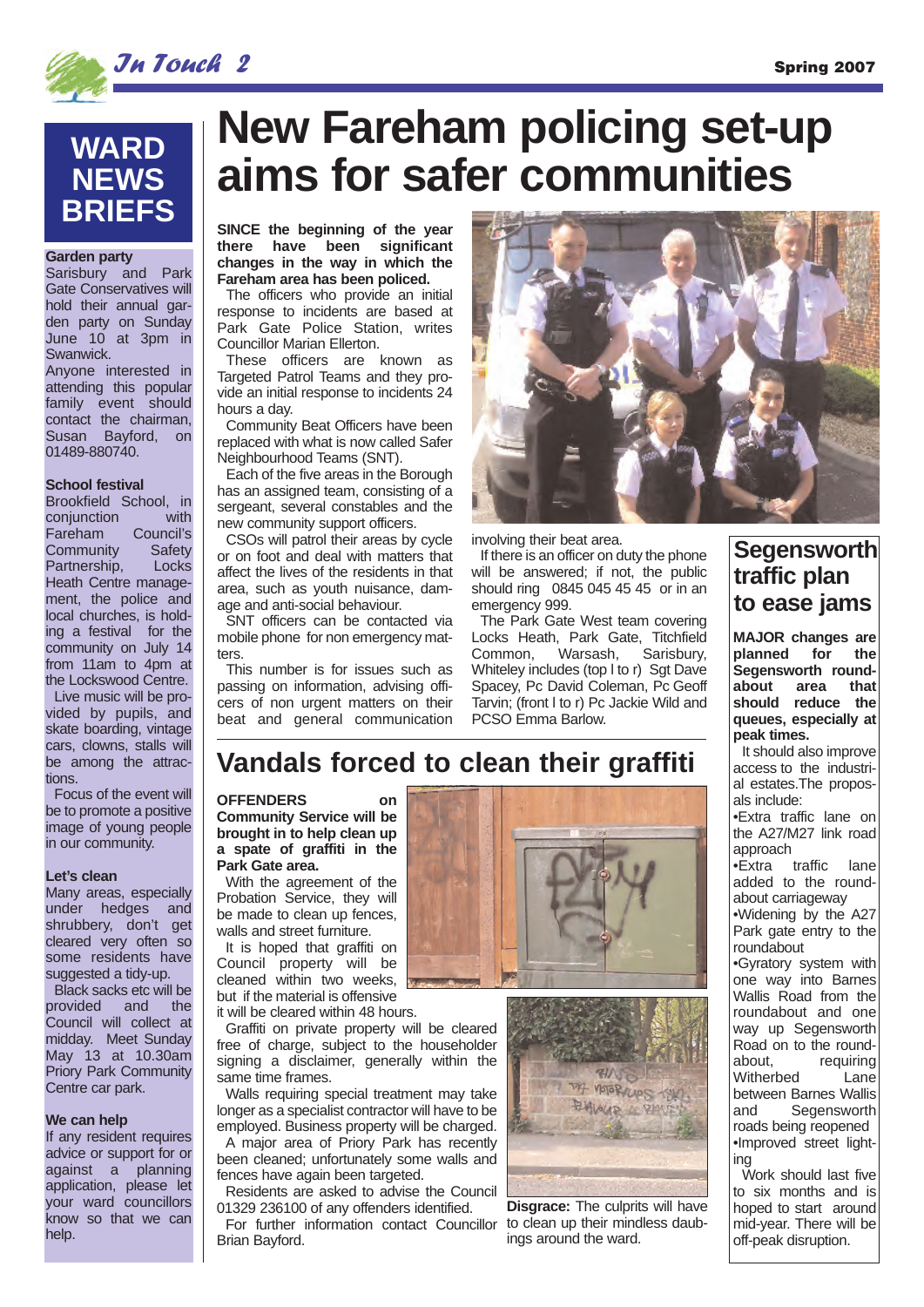

## **£60,000 to calm traffic in Burridge**

**EXTRA traffic calming measures are proposed for Burridge, costing £60,000.**

The County Council agreed to the request by County Councillor Seán Woodward (pictured).

Meantime, a flashing 30mph sign is monitoring traffic speeds.

The plan includes new signage, yellow-backed 30mph signs, road markings further from pavements, removing central white lines and cats eyes, crossing points with tactile surfacing to allow access to bus stops.



## **Priory Park £40,000 hall extension opening**



**Well cut:** Marian Ellerton and Brian Bayford (inset) snip the ribbon to open the new hall extension and pose (above) with Bowling Club officers.

**An EXTENSION to Priory Park Community Centre and Lockswood Bowling Club was opened on March 14.** Councillors Marian Ellerton and

Brian Bayford were special guests and cut the ribbon to open the extension.

The £40,000 cost was helped by a matched funding grant of £20,000 from Fareham Borough Council. The extensions include new toilet and changing facilities for the bowling club and an

extended entrance hall and foyer for the centre.

The club is one of the leading ones in the South of England and hosts competitions from numerous other clubs.

### More flats but fewer objectors

**THE planning application for 39 retirement apartments in Botley Road with 13 car parking spaces will be submitted in the near future.**

Developers Churchill Homes have advised that very few residents attended the open day or have objected to the application.

If you have any concerns about this proposed development please let your councillors know.

#### **DO YOU have your three green sacks?** Sacks appeal

A Gardeners' Fair will be held in West Street precinct on Saturday, June 9, when recycling volunteers will have a stall and provide information.

Extra green sacks will be available for collection.

## **PARK GATE & PRIORY PARK CONSERVATIVES**

**We are very active with social and political events and membership drives. If you would like further details, to join us, or to help in any way such as distribution of In Touch newsletters in your road, please contact your ward councillors.**

| <b>ANY PROBLEMS? WE'RE HERE TO HELP</b>                                                    | <b>WARD COUNCILLORS</b>                                                                                                                    |
|--------------------------------------------------------------------------------------------|--------------------------------------------------------------------------------------------------------------------------------------------|
|                                                                                            |                                                                                                                                            |
| Please write the details here and give the exact location                                  | <b>Park Gate</b><br><b>Brian Bayford</b><br>1 Camargue Close<br>Whiteley PO15 7DT<br>Tel: 01489 880740                                     |
|                                                                                            | email:<br>bbayford@fareham.gov.uk                                                                                                          |
|                                                                                            | Marian Ellerton<br>230 Botley Road<br>Burridge SO31 1BL<br>Tel: 01489 570774<br>email:                                                     |
|                                                                                            | mellerton@fareham.gov.uk                                                                                                                   |
| iAddress                                                                                   |                                                                                                                                            |
|                                                                                            | <b>COUNTY COUNCILLOR</b>                                                                                                                   |
| Please cut this out and post it or email or phone your councillors<br>who are listed here. | <b>Fareham Sarisbury</b><br>Seán Woodward<br>8 Persian Drive<br>Whiteley PO15 7BJ<br>Tel: 01489 881030<br>email:sean.woodward@hants.gov.uk |